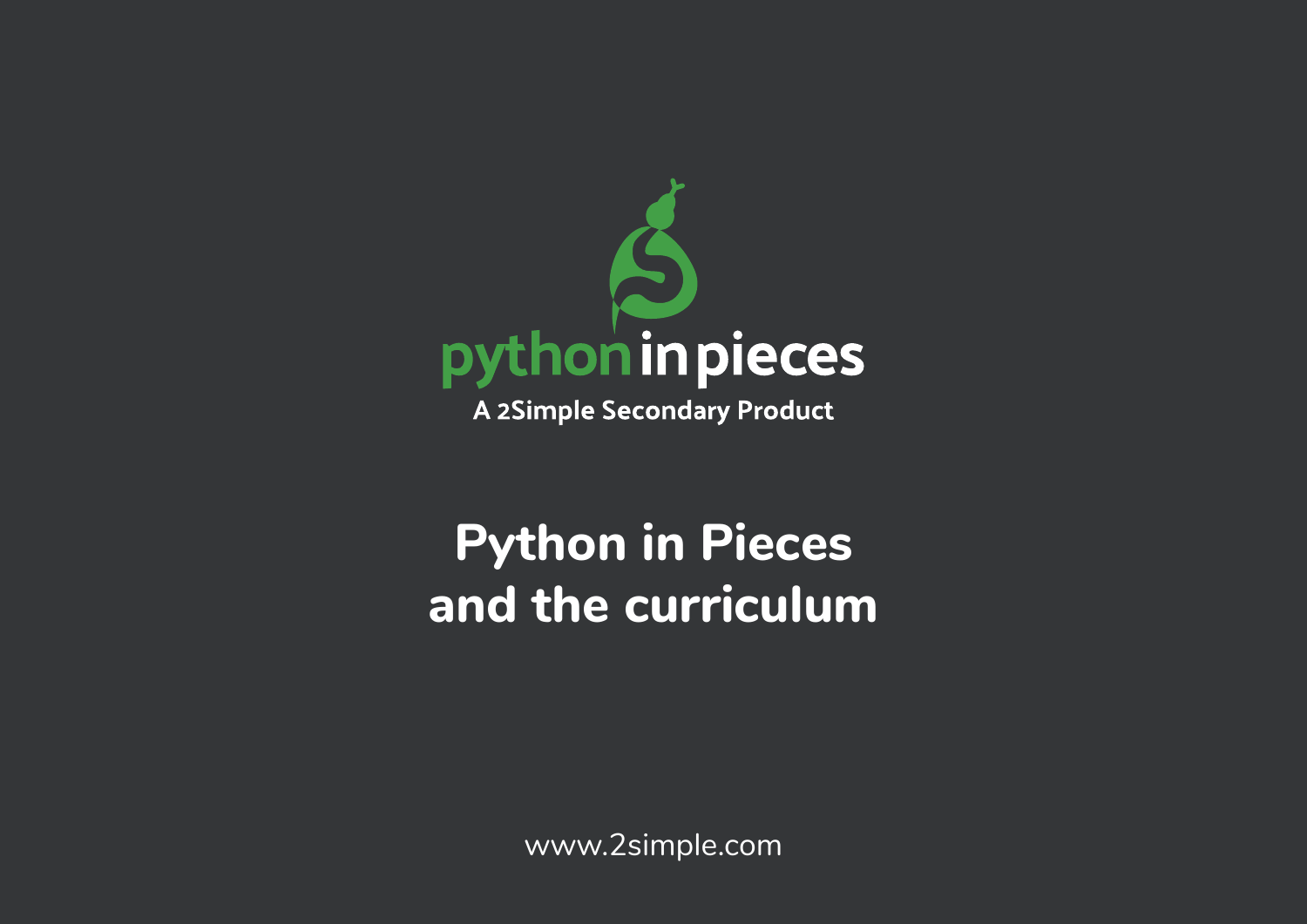|                        |                                                                                                                                                                                                                                                                                            |           |                  |                                                      |                                                            |                                    | <b>Level 1 Lesson Resources</b> |                                                 |                          |
|------------------------|--------------------------------------------------------------------------------------------------------------------------------------------------------------------------------------------------------------------------------------------------------------------------------------------|-----------|------------------|------------------------------------------------------|------------------------------------------------------------|------------------------------------|---------------------------------|-------------------------------------------------|--------------------------|
|                        | <b>England KS2 Curriculum</b>                                                                                                                                                                                                                                                              | Free code | <b>Micro:bit</b> | <b>Text Output</b><br>$\blacktriangleleft$<br>Lesson | and Calculations<br>Numbers<br>$\mathbf{\Omega}$<br>Lesson | Repeat Loops<br>$\omega$<br>Lesson | Moving Sprites<br>4<br>Lesson   | Variables and User Input<br>Lesson <sub>5</sub> | Repeat While<br>Lesson 6 |
| CS                     | Design, write and debug programs that accomplish specific goals, including controlling or<br>simulating physical systems; solve problems by decomposing them into smaller parts                                                                                                            |           | √                |                                                      |                                                            |                                    |                                 |                                                 |                          |
| CS                     | Use sequence, selection, and repetition in programs; work with variables and various forms of<br>input and output                                                                                                                                                                          |           | √                | $\checkmark$                                         | ✓                                                          | $\checkmark$                       |                                 | $\checkmark$                                    |                          |
| CS                     | Use logical reasoning to explain how some simple algorithms work and to detect and correct<br>errors in algorithms and programs                                                                                                                                                            |           |                  |                                                      |                                                            |                                    |                                 |                                                 |                          |
| <b>CS</b>              | Understand computer networks, including the internet; how they can provide multiple services,<br>such as the World Wide Web, and the opportunities they offer for communication and<br>collaboration                                                                                       |           |                  |                                                      |                                                            |                                    |                                 |                                                 |                          |
| $\mathsf{I}\mathsf{T}$ | Use search technologies effectively, appreciate how results are selected and ranked, and be<br>discerning in evaluating digital content                                                                                                                                                    |           |                  |                                                      |                                                            |                                    |                                 |                                                 |                          |
| $\mathsf{I}\mathsf{T}$ | Select, use and combine a variety of software (including internet services) on a range of digital<br>devices to design and create a range of programs, systems and content that accomplish given<br>goals, including collecting, analysing, evaluating and presenting data and information |           |                  |                                                      |                                                            |                                    |                                 |                                                 |                          |
| <b>DL</b>              | Use technology safely, respectfully and responsibly; recognise acceptable/unacceptable<br>behaviour; identify a range of ways to report concerns about content and contact                                                                                                                 |           |                  |                                                      |                                                            |                                    |                                 |                                                 |                          |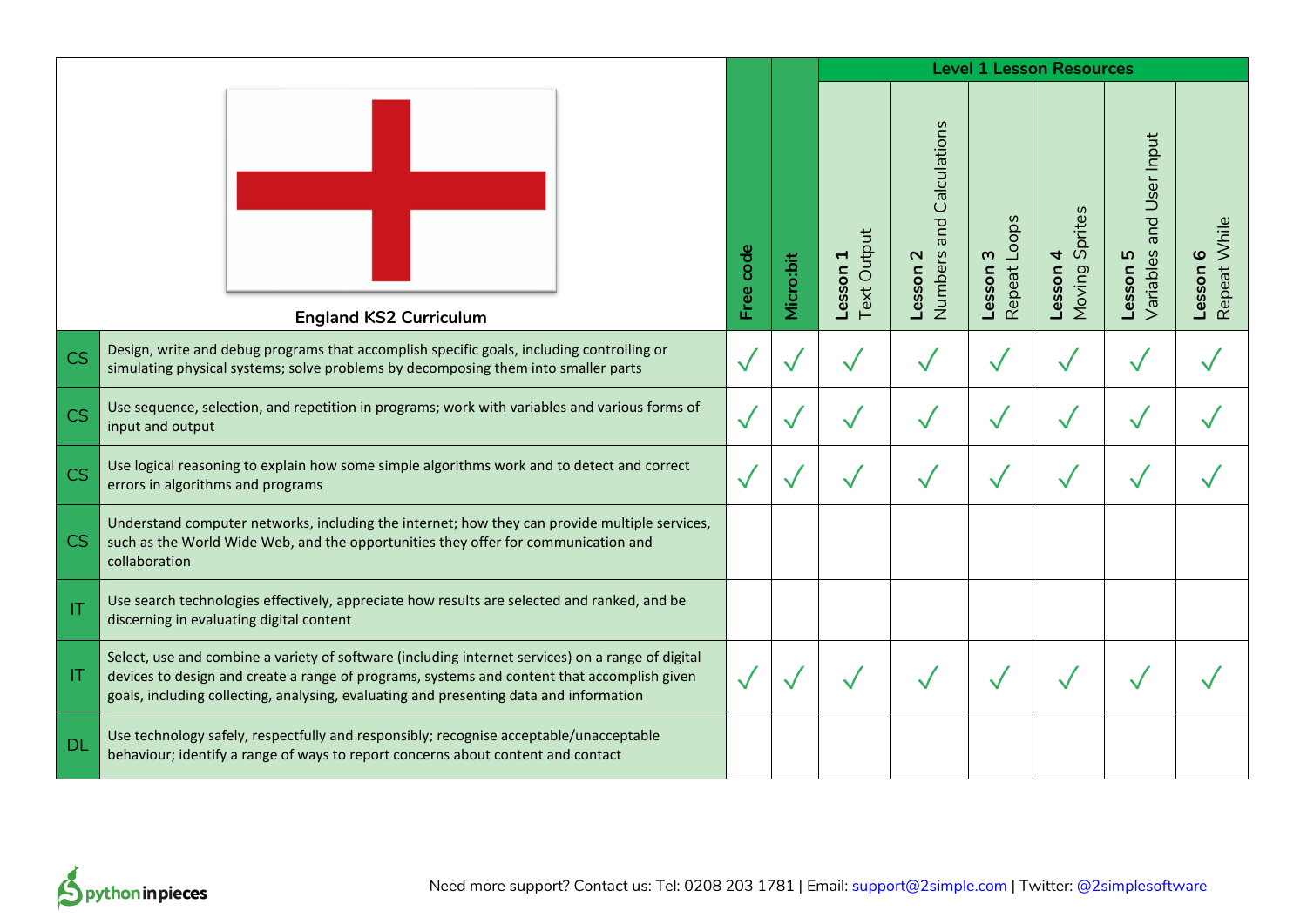|                  |                                                                                                                                                                                                                                                                                                                           |              |              |                         |                                      |                          | <b>Level 1 Lesson Resources</b> |                                      |                          |                         |                     | <b>Level 2 Lesson Resources</b> |                                 |                       |                                                                        |                         |                              |                                       | <b>Level 3 Lesson Resources</b> |                       |                           |
|------------------|---------------------------------------------------------------------------------------------------------------------------------------------------------------------------------------------------------------------------------------------------------------------------------------------------------------------------|--------------|--------------|-------------------------|--------------------------------------|--------------------------|---------------------------------|--------------------------------------|--------------------------|-------------------------|---------------------|---------------------------------|---------------------------------|-----------------------|------------------------------------------------------------------------|-------------------------|------------------------------|---------------------------------------|---------------------------------|-----------------------|---------------------------|
|                  | <b>England KS3 Curriculum</b>                                                                                                                                                                                                                                                                                             | Free code    | Vicro:bit    | Lesson 1<br>Text Output | Lesson 2<br>Numbers and Calculations | Lesson 3<br>Repeat Loops | Lesson 4<br>Moving Sprites      | Lesson 5<br>Variables and User Input | Lesson 6<br>Repeat While | Lesson 1<br>While Loops | Lesson 2<br>And, Or | Loops in Action<br>Lesson 3     | Loops and Selection<br>Lesson 4 | Lesson 5<br>Functions | Game<br>$\varpi$<br>$\mathrel{\mathop:}=$<br>Lesson 6<br>Using Sound i | Lesson 1<br>Using Lists | Lesson 2<br>Nested Selection | <b>Lesson 3</b><br>Password Generator | Lesson 4<br>Binary and Decimal  | Lesson5<br>Morse Code | Lesson 6<br>Linear Search |
| Comp Sci 1       | Design, use and evaluate computational abstractions that model<br>the state and behaviour of real-world problems and physical<br>systems.                                                                                                                                                                                 |              |              |                         | $\sqrt{}$                            | $\sqrt{}$                | $\checkmark$                    |                                      | $\checkmark$             | $\sqrt{}$               |                     | $\sqrt{}$                       | $\checkmark$                    | $\checkmark$          | $\checkmark$                                                           | $\checkmark$            | $\checkmark$                 | $\checkmark$                          | √                               | $\checkmark$          |                           |
| Comp Sci 2       | Understand several key algorithms that reflect computational<br>thinking [for example, ones for sorting and searching]; use logical<br>reasoning to compare the utility of alternative algorithms for the<br>same problem.                                                                                                |              |              |                         |                                      |                          | $\checkmark$                    |                                      |                          | $\checkmark$            |                     | $\overline{\mathbf{v}}$         | $\checkmark$                    | $\checkmark$          | $\checkmark$                                                           |                         | $\checkmark$                 | $\sqrt{}$                             |                                 | $\checkmark$          |                           |
| Comp Sci 3       | Use 2 or more programming languages, at least one of which is<br>textual, to solve a variety of computational problems; make<br>appropriate use of data structures [for example, lists, tables or<br>arrays]; design and develop modular programs that use<br>procedures or functions.                                    |              |              | $\checkmark$            | $\checkmark$                         | $\checkmark$             | $\checkmark$                    | $\sqrt{}$                            | $\checkmark$             | $\checkmark$            |                     | $\checkmark$                    | $\checkmark$                    | $\checkmark$          | $\checkmark$                                                           | $\checkmark$            | $\checkmark$                 | $\checkmark$                          | $\sqrt{}$                       | $\checkmark$          |                           |
| Comp Sci 4       | Understand simple Boolean logic [for example, AND, OR and NOT]<br>and some of its uses in circuits and programming; understand how<br>numbers can be represented in binary, and be able to carry out<br>simple operations on binary numbers [for example, binary addition,<br>and conversion between binary and decimal]. |              | $\sqrt{}$    |                         |                                      |                          |                                 |                                      | $\checkmark$             | $\sqrt{}$               | $\checkmark$        |                                 |                                 |                       | $\checkmark$                                                           |                         |                              |                                       |                                 |                       |                           |
| Comp Sci 5       | Understand the hardware and software components that make up<br>computer systems, and how they communicate with one another<br>and with other systems.                                                                                                                                                                    |              | $\checkmark$ |                         |                                      |                          |                                 |                                      |                          |                         |                     |                                 |                                 |                       |                                                                        |                         |                              |                                       |                                 |                       |                           |
| Comp Sci 6       | Understand how instructions are stored and executed within a<br>computer system; understand how data of various types (including<br>text, sounds and pictures) can be represented and manipulated<br>digitally, in the form of binary digits.                                                                             |              |              |                         |                                      |                          |                                 |                                      |                          |                         |                     |                                 |                                 |                       |                                                                        |                         |                              |                                       |                                 | $\checkmark$          |                           |
| ICT <sub>1</sub> | Undertake creative projects that involve selecting, using, and<br>combining multiple applications, preferably across a range of<br>devices, to achieve challenging goals, including collecting and<br>analysing data and meeting the needs of known users.                                                                | $\sqrt{}$    |              |                         |                                      |                          |                                 |                                      |                          |                         |                     |                                 |                                 |                       |                                                                        |                         |                              |                                       |                                 |                       |                           |
| ICT <sub>2</sub> | Create, reuse, revise and repurpose digital artefacts for a given<br>audience, with attention to trustworthiness, design and usability.                                                                                                                                                                                   | $\checkmark$ |              |                         |                                      |                          | $\overline{v}$                  | $\checkmark$                         |                          | $\checkmark$            | √                   | $\checkmark$                    |                                 | $\checkmark$          | $\checkmark$                                                           |                         | $\checkmark$                 |                                       | $\sqrt{}$                       |                       |                           |
| <b>DL</b>        | Understand a range of ways to use technology safely, respectfully,<br>responsibly and securely, including protecting their online identity<br>and privacy; recognise inappropriate content, contact and conduct,<br>and know how to report concerns.                                                                      | $\sqrt{}$    |              |                         |                                      |                          |                                 |                                      |                          |                         |                     |                                 |                                 |                       |                                                                        |                         | $\checkmark$                 | $\checkmark$                          |                                 | $\checkmark$          |                           |

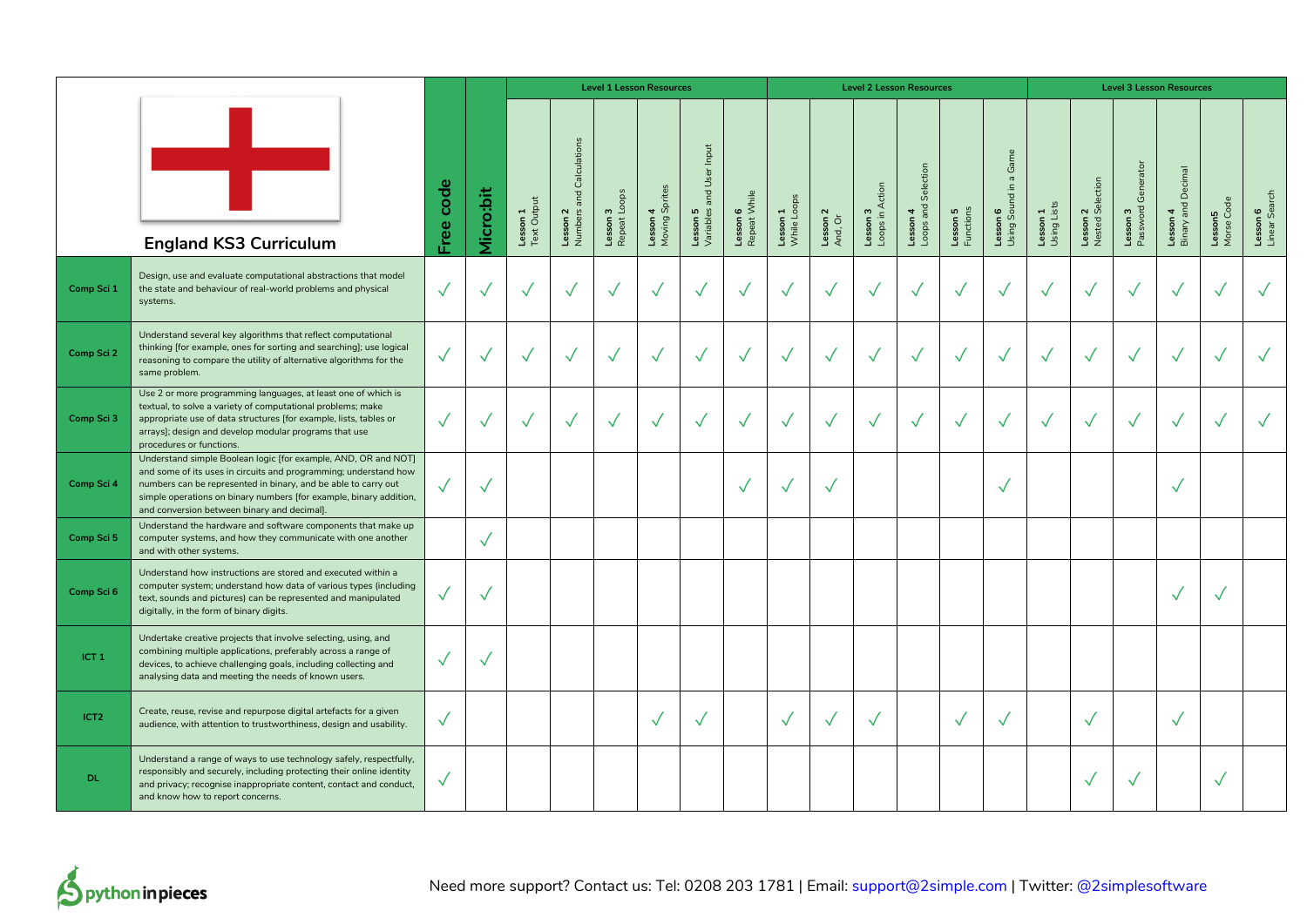|                                                                 |                                                                                                                                       |              |                  |                                           |                                            | <b>Level 1 Lesson Resources</b>                     |                                  |                                               |                                                 |
|-----------------------------------------------------------------|---------------------------------------------------------------------------------------------------------------------------------------|--------------|------------------|-------------------------------------------|--------------------------------------------|-----------------------------------------------------|----------------------------------|-----------------------------------------------|-------------------------------------------------|
|                                                                 | Scotland CfE-S2 Curriculum- Computer Science                                                                                          | Free code    | <b>Micro:bit</b> | <b>Text Output</b><br>Lesson <sub>1</sub> | pue<br>Calculations<br>Numbers<br>_esson 2 | w<br>Repeat Loop<br>$\boldsymbol{\omega}$<br>Lesson | Sprites<br>4<br>Moving<br>Lesson | and User<br>Variables<br>5<br>Lesson<br>Input | Repeat While<br>$\boldsymbol{\omega}$<br>Lesson |
| Understanding the<br>world through<br>computational<br>thinking | I understand the operation of a process<br>and its outcome. I can structure related<br>items of information.                          | $\checkmark$ | √                |                                           |                                            |                                                     |                                  |                                               |                                                 |
| Understanding and<br>analysing computing                        | I can explain core programming<br>language concepts in appropriate<br>technical language.                                             |              | $\checkmark$     |                                           |                                            |                                                     |                                  |                                               |                                                 |
| technology                                                      | I understand how information is stored<br>and how key components of computing<br>technology connect and interact<br>through networks. | √            | $\checkmark$     |                                           |                                            |                                                     |                                  |                                               |                                                 |
| Designing, building<br>and testing<br>computing solutions       | I can create, develop and evaluate<br>computing solutions in response to a<br>design challenge                                        |              | $\checkmark$     |                                           |                                            |                                                     |                                  |                                               |                                                 |

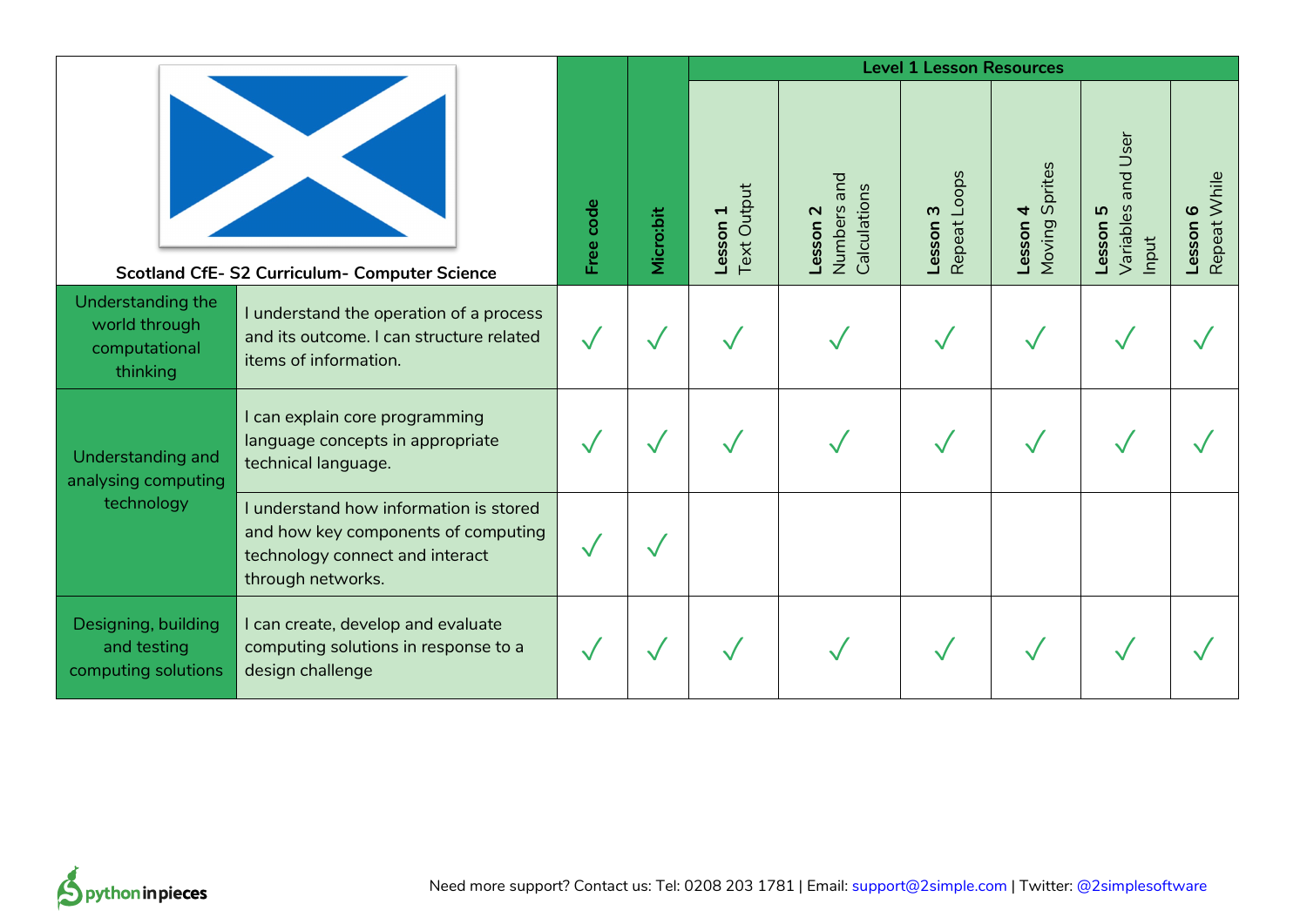|                                                                                                                                                                                                      |                                                                                                                                                             |              |                  |                         |                                                      |                          | <b>Level 1 Lesson Resources</b> |                                           |                          |                         |                     | <b>Level 2 Lesson Resources</b> |                                      |                       |                                                           |                         |                              |                                | <b>Level 3 Lesson Resources</b> |                       |                           |
|------------------------------------------------------------------------------------------------------------------------------------------------------------------------------------------------------|-------------------------------------------------------------------------------------------------------------------------------------------------------------|--------------|------------------|-------------------------|------------------------------------------------------|--------------------------|---------------------------------|-------------------------------------------|--------------------------|-------------------------|---------------------|---------------------------------|--------------------------------------|-----------------------|-----------------------------------------------------------|-------------------------|------------------------------|--------------------------------|---------------------------------|-----------------------|---------------------------|
|                                                                                                                                                                                                      | Scotland CfE-S3 Curriculum- Computer Science                                                                                                                | Free code    | <b>Micro:bit</b> | Lesson 1<br>Text Output | Calculations<br>$rac{1}{2}$<br>Lesson 2<br>Numbers a | Lesson 3<br>Repeat Loops | Lesson 4<br>Moving Sprites      | and User Input<br>Lesson 5<br>Variables a | Lesson 6<br>Repeat While | Lesson 1<br>While Loops | Lesson 2<br>And, Or | Lesson 3<br>Loops in Action     | Selection<br>Lesson 4<br>Loops and : | Lesson 5<br>Functions | Game<br>$\sigma$<br>$\equiv$<br>Lesson 6<br>Using Sound i | Lesson 1<br>Using Lists | Lesson 2<br>Nested Selection | Password Generator<br>Lesson 3 | Lesson 4<br>Binary and Decimal  | Lesson5<br>Morse Code | Lesson 6<br>Linear Search |
| Understanding the<br>world through<br>computational                                                                                                                                                  | can describe different<br>fundamental information<br>processes and how they<br>communicate and can identify<br>their use in solving different<br>problems.  | $\checkmark$ | $\checkmark$     | $\sqrt{}$               | $\sqrt{}$                                            | $\checkmark$             | $\checkmark$                    | $\checkmark$                              | $\checkmark$             | $\checkmark$            | $\sqrt{}$           | $\checkmark$                    | $\checkmark$                         | $\checkmark$          | $\checkmark$                                              | $\checkmark$            | $\checkmark$                 | $\checkmark$                   | $\sqrt{}$                       | $\checkmark$          |                           |
| thinking                                                                                                                                                                                             | I am developing my<br>understanding of information<br>and can use an information<br>model to describe particular<br>aspects of a real-world system.         | $\sqrt{}$    | $\checkmark$     |                         |                                                      |                          |                                 |                                           |                          |                         |                     |                                 |                                      |                       |                                                           |                         |                              |                                |                                 |                       |                           |
| Understanding and                                                                                                                                                                                    | I understand language<br>constructs for representing<br>structured information.                                                                             | $\sqrt{}$    | $\checkmark$     |                         | $\checkmark$                                         | $\checkmark$             | $\checkmark$                    | $\sqrt{}$                                 | √                        | $\checkmark$            | $\sqrt{}$           | $\sqrt{}$                       | $\checkmark$                         | $\sqrt{}$             | $\checkmark$                                              | $\checkmark$            | $\sqrt{}$                    |                                | $\sqrt{}$                       |                       |                           |
| analysing computing<br>technology                                                                                                                                                                    | I can describe the structure and<br>operation of computing<br>systems which have multiple<br>software and hardware levels<br>that interact with each other. | $\sqrt{}$    | $\checkmark$     |                         |                                                      |                          |                                 |                                           |                          |                         |                     |                                 |                                      |                       |                                                           |                         |                              |                                |                                 |                       |                           |
| I can select appropriate<br>development tools to design,<br>Designing, building<br>and testing<br>build, evaluate and refine<br>computing solutions<br>computing solutions based on<br>requirements. |                                                                                                                                                             | $\sqrt{}$    |                  | $\sqrt{}$               | $\checkmark$                                         | $\checkmark$             | $\sqrt{}$                       | $\checkmark$                              | $\sqrt{}$                | $\checkmark$            | $\sqrt{}$           | $\checkmark$                    | $\checkmark$                         | $\checkmark$          | $\checkmark$                                              | $\checkmark$            | $\checkmark$                 | $\sqrt{}$                      | $\sqrt{}$                       | $\sqrt{}$             |                           |

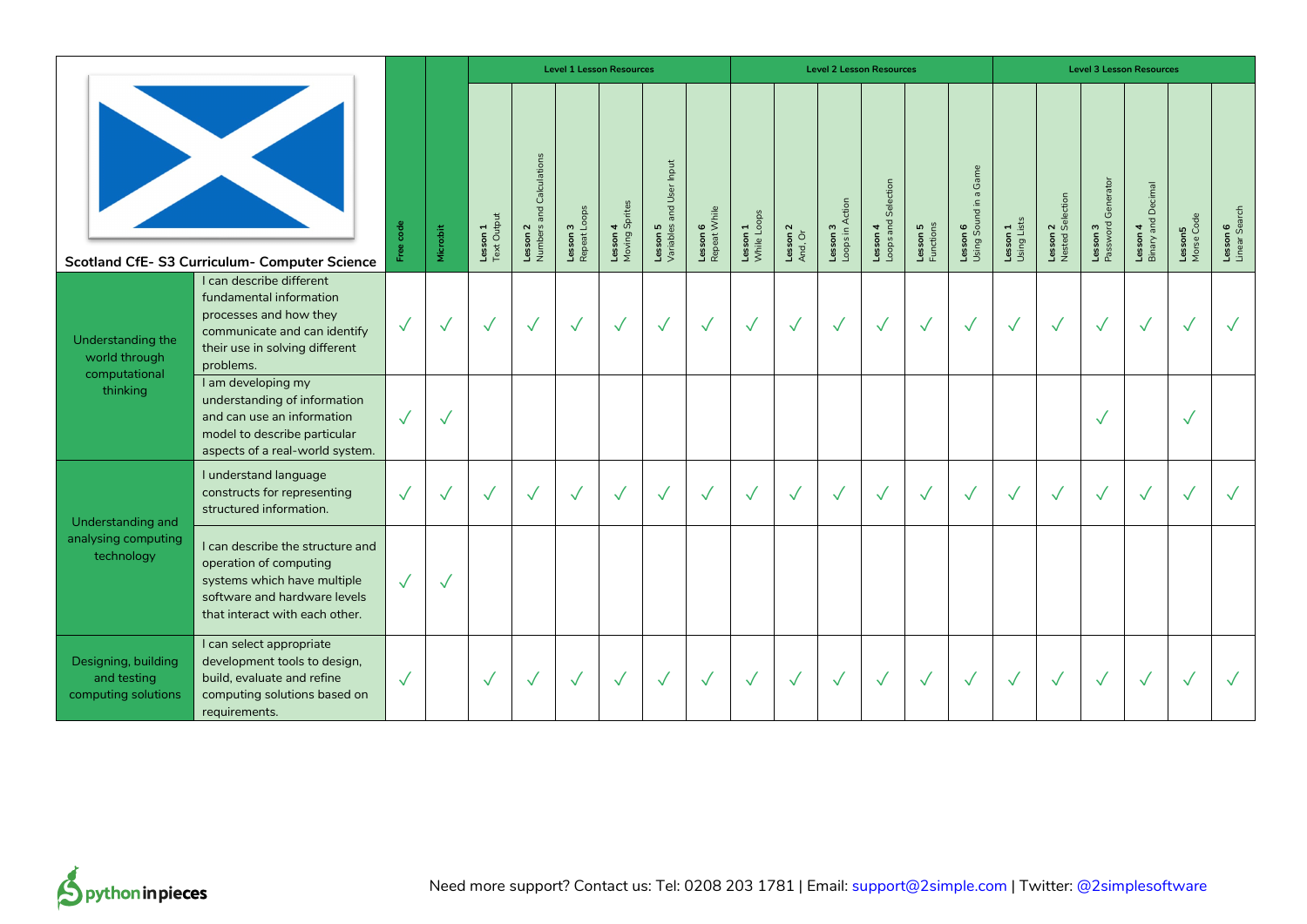|                                  |                                                                                                                                                               |              |           |                         |                                                       |                          | <b>Level 1 Lesson Resources</b> |                                      |                          |                         |                     |                             | <b>Level 2 Lesson Resources</b> |                       |                                                 |                         |                              |                                     | <b>Level 3 Lesson Resources</b> |                       |                           |
|----------------------------------|---------------------------------------------------------------------------------------------------------------------------------------------------------------|--------------|-----------|-------------------------|-------------------------------------------------------|--------------------------|---------------------------------|--------------------------------------|--------------------------|-------------------------|---------------------|-----------------------------|---------------------------------|-----------------------|-------------------------------------------------|-------------------------|------------------------------|-------------------------------------|---------------------------------|-----------------------|---------------------------|
|                                  | Wales DCF 2008 KS3- Year 7-<br><b>Computer Science</b>                                                                                                        | Free code    | Micro:bit | Lesson 1<br>Text Output | Calculations<br>$_{\sf and}$<br>Lesson 2<br>Numbers a | Lesson 3<br>Repeat Loops | Lesson 4<br>Moving Sprites      | Lesson 5<br>Variables and User Input | Lesson 6<br>Repeat While | Lesson 1<br>While Loops | Lesson 2<br>And, Or | Lesson 3<br>Loops in Action | Lesson 4<br>Loops and Selection | Lesson 5<br>Functions | a Game<br>$\equiv$<br>Lesson 6<br>Using Sound i | Lesson 1<br>Using Lists | Lesson 2<br>Nested Selection | Generator<br>Lesson 3<br>Password ( | Binary and Decimal<br>Lesson 4  | Lesson5<br>Morse Code | Lesson 6<br>Linear Search |
|                                  | Identify different parts of a<br>process, e.g. variables, loops,<br>case statements and comments                                                              | $\checkmark$ | $\sqrt{}$ | $\checkmark$            | $\checkmark$                                          | $\sqrt{}$                | $\checkmark$                    | $\sqrt{}$                            | $\sqrt{}$                | $\sqrt{}$               | $\sqrt{}$           | $\checkmark$                | $\checkmark$                    | $\checkmark$          | $\checkmark$                                    | $\checkmark$            | $\checkmark$                 | $\checkmark$                        | $\checkmark$                    | $\sqrt{}$             | $\sqrt{}$                 |
| Problem-solving and<br>modelling | Predict process outcome after<br>modifying inputs, e.g. predicting<br>the effect of changing/editing a<br>set of instructions                                 | $\checkmark$ | $\sqrt{}$ | $\sqrt{}$               | $\sqrt{}$                                             | $\checkmark$             | $\checkmark$                    | $\sqrt{}$                            | $\checkmark$             | $\checkmark$            | $\sqrt{}$           | $\checkmark$                | $\checkmark$                    | $\checkmark$          | $\checkmark$                                    | $\mathbf{v}$            | $\sqrt{}$                    | $\checkmark$                        | $\checkmark$                    | $\checkmark$          | $\sqrt{}$                 |
|                                  | Modify a given flow chart to<br>change the variables of an<br>algorithm, e.g. add a process or<br>a counter to it that would<br>increment or decrement values |              |           |                         |                                                       |                          |                                 |                                      |                          |                         |                     |                             |                                 |                       |                                                 |                         |                              |                                     |                                 |                       |                           |
| Data and information<br>literacy | Create a data capture form,<br>capture data, search data and<br>create a database or<br>spreadsheet with appropriate<br>data input method                     |              |           |                         |                                                       |                          |                                 |                                      |                          |                         |                     |                             |                                 |                       |                                                 |                         |                              |                                     |                                 |                       |                           |

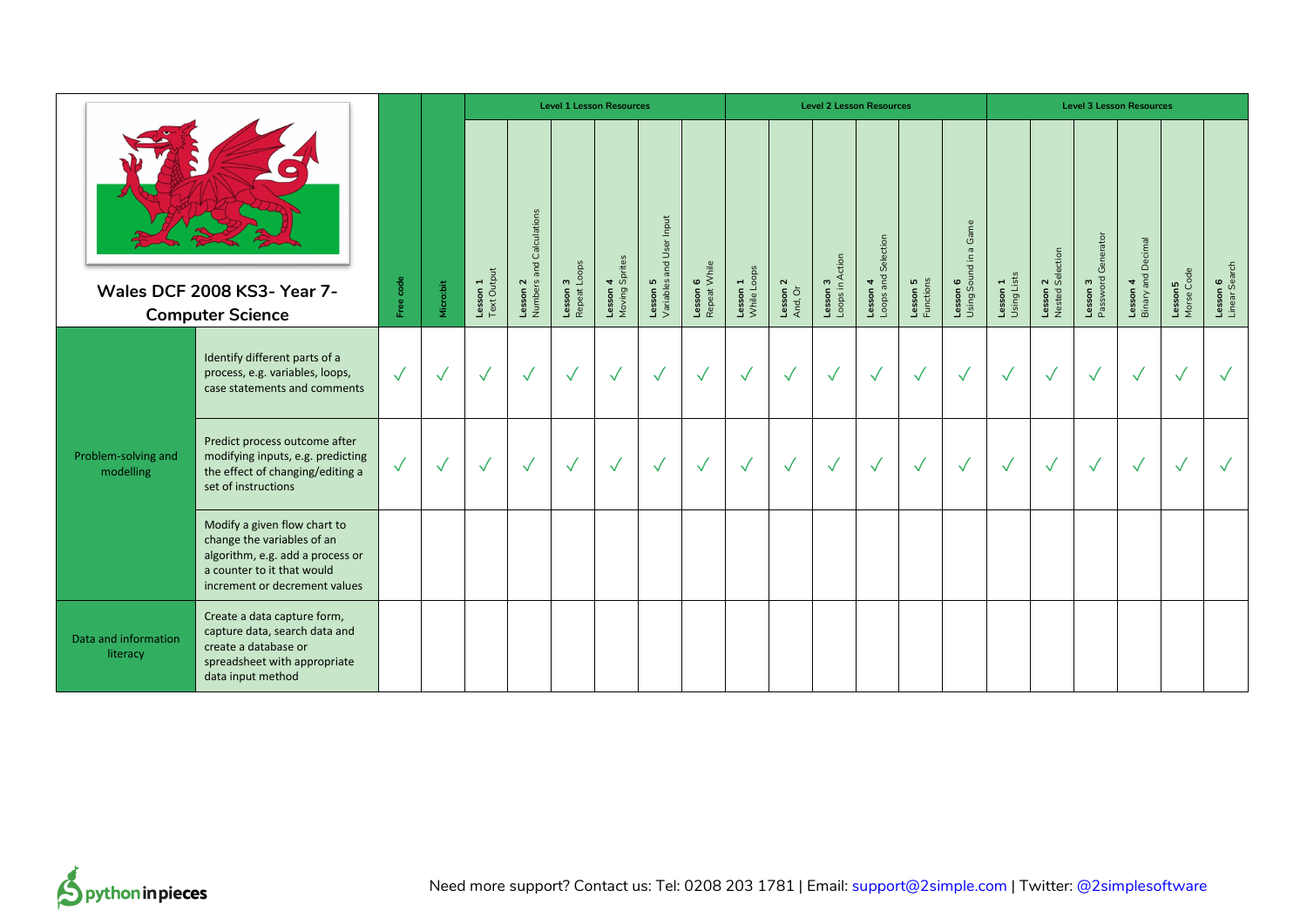|                                     |                                                                                                                                                                                                                              |              |              |              |                                      |                          | <b>Level 1 Lesson Resources</b> |                                             |                          |                         |                     |                             | <b>Level 2 Lesson Resources</b> |                              |                                   |                         |                              |                                | <b>Level 3 Lesson Resources</b> |                       |                           |
|-------------------------------------|------------------------------------------------------------------------------------------------------------------------------------------------------------------------------------------------------------------------------|--------------|--------------|--------------|--------------------------------------|--------------------------|---------------------------------|---------------------------------------------|--------------------------|-------------------------|---------------------|-----------------------------|---------------------------------|------------------------------|-----------------------------------|-------------------------|------------------------------|--------------------------------|---------------------------------|-----------------------|---------------------------|
|                                     | Wales DCF 2008 KS3- Year 8-<br><b>Computer Science</b>                                                                                                                                                                       |              |              |              | Lesson 2<br>Numbers and Calculations | Lesson 3<br>Repeat Loops | Lesson 4<br>Moving Sprites      | <b>Lesson 5</b><br>Variables and User Input | Lesson 6<br>Repeat While | Lesson 1<br>While Loops | Lesson 2<br>And, Or | Lesson 3<br>Loops in Action | Lesson 4<br>Loops and Selection | <b>Lesson 5</b><br>Functions | Lesson 6<br>Using Sound in a Game | Lesson 1<br>Using Lists | Lesson 2<br>Nested Selection | Lesson 3<br>Password Generator | Binary and Decimal<br>Lesson 4  | Lesson5<br>Morse Code | Lesson 6<br>Linear Search |
|                                     | Identify patterns and opportunities for<br>re-using code (instructions), e.g. parts<br>of a method or instruction list that can<br>be used to solve similar problems in<br>different situations and/or systems               | $\checkmark$ | $\checkmark$ | $\sqrt{}$    | $\checkmark$                         | $\sqrt{ }$               | $\checkmark$                    | $\checkmark$                                | $\sqrt{}$                | $\checkmark$            | $\checkmark$        | $\checkmark$                | $\checkmark$                    | $\checkmark$                 | $\checkmark$                      | $\checkmark$            | $\sqrt{}$                    | $\checkmark$                   | $\checkmark$                    | $\checkmark$          |                           |
| Problem-solving                     | Apply logical reasoning to a problem to<br>formulate a solution, e.g. explain and<br>justify how and why a solution to a<br>problem is suitable                                                                              | $\checkmark$ | $\checkmark$ | $\checkmark$ | $\checkmark$                         | $\sqrt{ }$               | $\checkmark$                    | $\sqrt{}$                                   | $\sqrt{}$                | $\checkmark$            | $\checkmark$        | $\checkmark$                | $\checkmark$                    | $\sqrt{}$                    | $\checkmark$                      | $\checkmark$            | $\checkmark$                 | $\checkmark$                   | $\checkmark$                    | $\checkmark$          |                           |
| and modelling                       | Modify a given flow chart to<br>change rules of an algorithm, e.g.<br>adjust conditions of actions in a flow<br>chart, for instance changing the<br>boundaries of a counter in a loop to<br>change how the program functions |              |              |              |                                      |                          |                                 |                                             |                          |                         |                     |                             |                                 |                              |                                   |                         |                              |                                |                                 |                       |                           |
|                                     | Change an algorithm and predict the<br>outcome                                                                                                                                                                               | $\checkmark$ | $\checkmark$ | $\sqrt{}$    | $\checkmark$                         | $\sqrt{ }$               | $\sqrt{}$                       | $\checkmark$                                | $\checkmark$             | $\sqrt{ }$              | $\checkmark$        | $\checkmark$                | $\checkmark$                    | $\checkmark$                 | $\sqrt{}$                         | $\sqrt{}$               | $\sqrt{}$                    | $\checkmark$                   | $\checkmark$                    | $\sqrt{}$             |                           |
| Data and<br>information<br>literacy | Construct frequency tables for sets of<br>data, grouped where appropriate, and<br>perform simple analysis on data sets.                                                                                                      |              |              |              |                                      |                          |                                 |                                             |                          |                         |                     |                             |                                 |                              |                                   |                         |                              |                                |                                 |                       |                           |